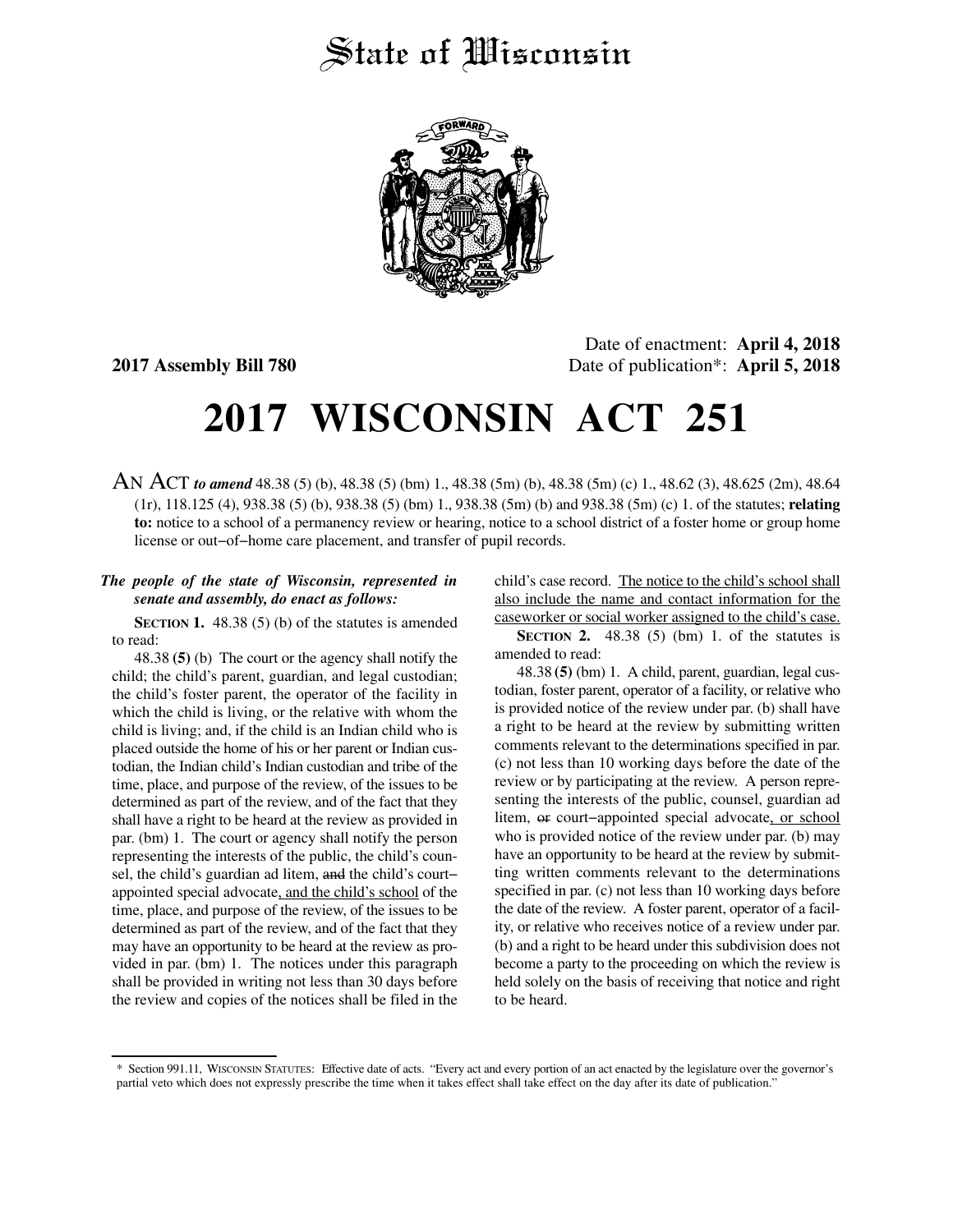**SECTION 3.** 48.38 (5m) (b) of the statutes is amended to read:

48.38 **(5m)** (b) Not less than 30 days before the date of the hearing, the The court shall notify the child; the child's parent, guardian, and legal custodian; and the child's foster parent, the operator of the facility in which the child is living, or the relative with whom the child is living of the time, place, and purpose of the hearing, of the issues to be determined at the hearing, and of the fact that they shall have a right to be heard at the hearing as provided in par. (c) 1. and The court shall notify the child's counsel, the child's guardian ad litem, and the child's court−appointed special advocate; the agency that prepared the permanency plan; the child's school; the person representing the interests of the public; and, if the child is an Indian child who is placed outside the home of his or her parent or Indian custodian, the Indian child's Indian custodian and tribe of the time, place, and purpose of the hearing, of the issues to be determined at the hearing, and of the fact that they may have an opportunity to be heard at the hearing as provided in par. (c) 1. The notices under this paragraph shall be provided in writing not less than 30 days before the hearing. The notice to the child's school shall also include the name and contact information for the caseworker or social worker assigned to the child's case.

**SECTION 4.** 48.38 (5m) (c) 1. of the statutes is amended to read:

48.38 **(5m)** (c) 1. A child, parent, guardian, legal custodian, foster parent, operator of a facility, or relative who is provided notice of the hearing under par. (b) shall have a right to be heard at the hearing by submitting written comments relevant to the determinations specified in sub. (5) (c) not less than 10 working days before the date of the hearing or by participating at the hearing. A counsel, guardian ad litem, court−appointed special advocate, agency, school, or person representing the interests of the public who is provided notice of the hearing under par. (b) may have an opportunity to be heard at the hearing by submitting written comments relevant to the determinations specified in sub. (5) (c) not less than 10 working days before the date of the hearing or by participating at the hearing. A foster parent, operator of a facility, or relative who receives notice of a hearing under par. (b) and a right to be heard under this subdivision does not become a party to the proceeding on which the hearing is held solely on the basis of receiving that notice and right to be heard.

**SECTION 5.** 48.62 (3) of the statutes is amended to read:

48.62 **(3)** When the department, a county department, or a child welfare agency issues a license to operate a foster home, the department, county department, or child welfare agency shall notify the clerk of the school district in which the foster home is located that a foster home has been licensed in the school district.

**SECTION 6.** 48.625 (2m) of the statutes is amended to read:

48.625 **(2m)** When the department issues a license to operate a group home, the department shall notify the clerk of the school district in which the group home is located that a group home has been licensed in the school district.

**SECTION 7.** 48.64 (1r) of the statutes is amended to read:

48.64 **(1r)** NOTIFICATION OF SCHOOL DISTRICT AND <u>SCHOOL</u>. When an agency places a school−age child in a foster home, group home, or shelter care facility approved under s. 938.22 (2) (c) or in the home of a relative other than a parent out−of−home care, the agency shall notify the clerk of the give notification of the out− of−home care placement to the school district in which the foster home, group home, shelter care facility, or home of the relative is located that a school−age child has been placed in a foster home, group home, shelter care facility, or home of a relative in the school district and the school in which the child will enroll after the placement is made, unless the child will remain enrolled in his or her school and school district of origin. If the child will remain enrolled in his or her school and school district of origin, the agency shall give notification of the out−of− home care placement to the child's school district and school of origin. The notice to the child's school district and school shall also include the name and contact information for the caseworker or social worker assigned to the child's case.

**SECTION 8.** 118.125 (4) of the statutes is amended to read:

118.125 **(4)** TRANSFER OF RECORDS. Within 5 No later than the next working days day, a school district, a private school participating in the program under s. 118.60 or in the program under s. 119.23, and the governing body of a private school that, pursuant to s. 115.999 (3), 119.33 (2) (c) 3., or 119.9002 (3) (c), is responsible for the operation and general management of a school transferred to an opportunity schools and partnership program under s. 119.33, subch. IX of ch. 115, or subch. II of ch. 119 shall transfer to another school, including a private or tribal school, or school district all pupil records relating to a specific pupil if the transferring school district or private school has received written notice from the pupil if he or she is an adult or his or her parent or guardian if the pupil is a minor that the pupil intends to enroll in the other school or school district or written notice from the other school or school district that the pupil has enrolled or from a court that the pupil has been placed in a juvenile correctional facility, as defined in s. 938.02 (10p), or a secured residential care center for children and youth, as defined in s. 938.02 (15g). In this subsection, "school" and "school district" include any juvenile correctional facility, secured residential care center for children and youth, adult correctional institution, mental health insti